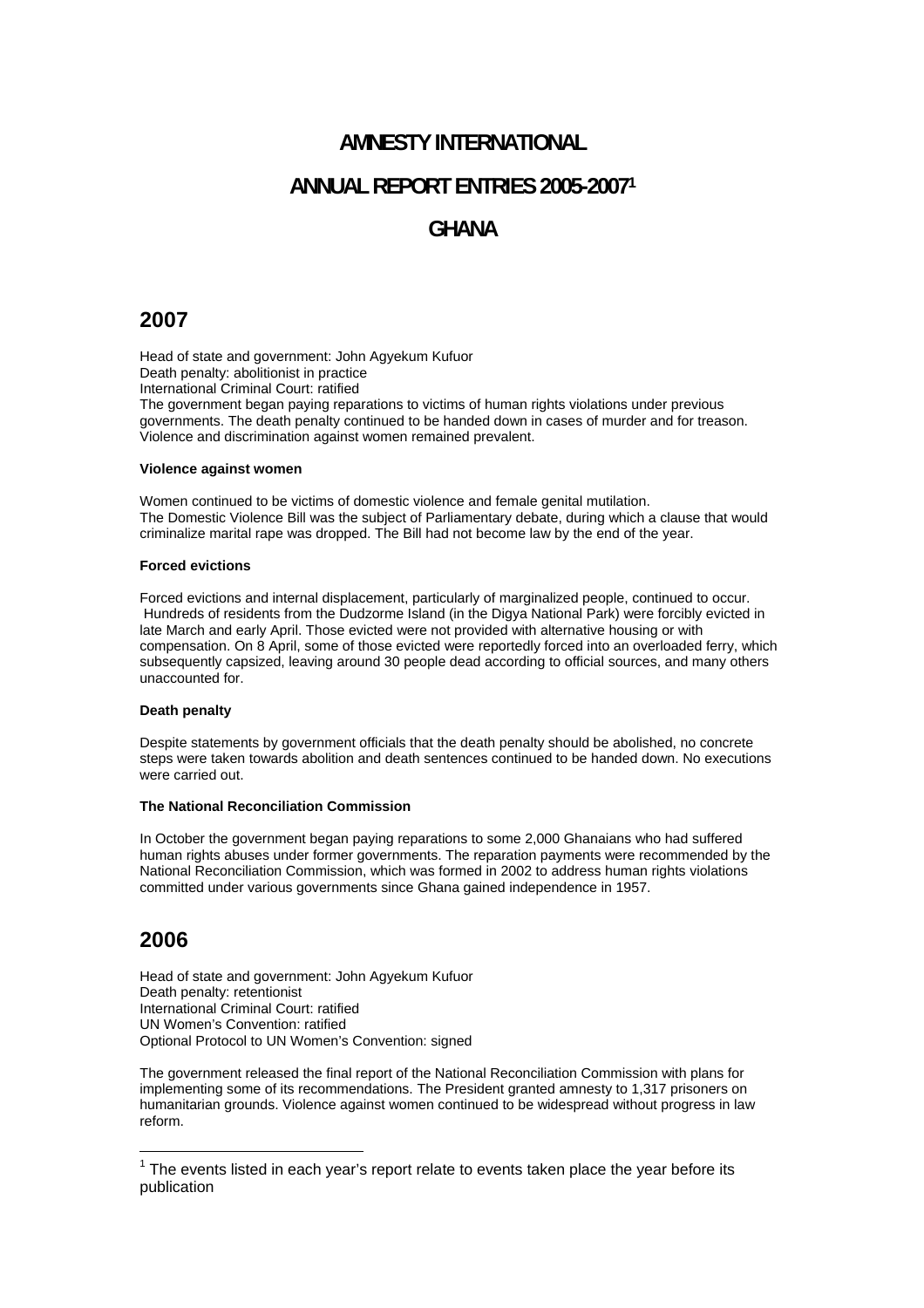#### **The National Reconciliation Commission**

On 22 April, the report of the National Reconciliation Commission, investigating past human rights abuses during Ghana's periods of unconstitutional government between 1957 and 1993, was made public by the government, together with a white paper accepting some of the recommendations and promising that a reparation and rehabilitation fund would be operational before the end of 2005. No recommendations had been implemented by the end of the year. The government issued an apology to all those who had been wronged by past governments.

The report concluded that the majority of human rights abuses were attributed to the unconstitutional governments. The recommendations included reparation for and rehabilitation of victims, and paid particular attention to rape and other sexual violence against women. Specifics included a formal presidential apology to victims of abuses by state agents, financial compensation, restitution of property, medical care, and the creation of trauma and counselling centres in hospitals. The report also recommended reconciliation and institutional reforms such as training on human rights for the police, judges and prison officials.

#### **Violence against women**

Violence against women continued to be widespread, with violence in the family thought to affect one in three women. Civil society organizations discussed reform of abortion legislation and laws permitting marital rape, and some members of parliament advocated higher sentences for rape and defilement of women. However, no progress was made in passing the Domestic Violence Bill into law.

The Human Trafficking Law was passed by parliament in June; it had not received presidential assent by the end of the year. Ghana had not yet ratified the Protocol to the African Charter on Human and Peoples' Rights on the Rights of Women in Africa.

### **2005**

Head of state and government: John Agyekum Kufuor Death penalty: retentionist International Criminal Court: ratified UN Women's Convention: ratified Optional Protocol to UN Women's Convention: signed No death sentences were passed and there were no executions, although the death penalty remained on the statute books. A National Reconciliation Commission reported on human rights violations during Ghana's periods of unconstitutional government since 1957. A woman was imprisoned for practising female genital mutilation. A draft Domestic Violence Bill was still not tabled in parliament.

### **Background**

After elections in December, President Kufuor was re-elected.

### **The National Reconciliation Commission**

The National Reconciliation Commission (NRC) ended its hearings in July. Established by the government in 2002, initially for one year, its task was to compile a record of human rights violations committed during Ghana's periods of unconstitutional rule since independence in 1957, and to recommend reparations and reforms. Most of the witnesses were victims of human rights violations under the military governments headed by former President J.J. Rawlings. Many of the 2,000-plus testimonies that were heard spoke of summary executions, "disappearances", torture and ill-treatment. The NRC's report and recommendations were submitted to President Kufuor on 12 October but had not been made public by the end of 2004. The recommendations reportedly included reparations for about 3,000 victims and reforms of institutions including the security agencies.

### **Women's rights**

Despite being made a criminal offence in 1994, female genital mutilation continued to be practised, particularly in the north. In January, a 70-year-old woman from Koloko, Upper East Region, who had performed female genital mutilation on seven girls, was convicted and sentenced to five years' imprisonment.